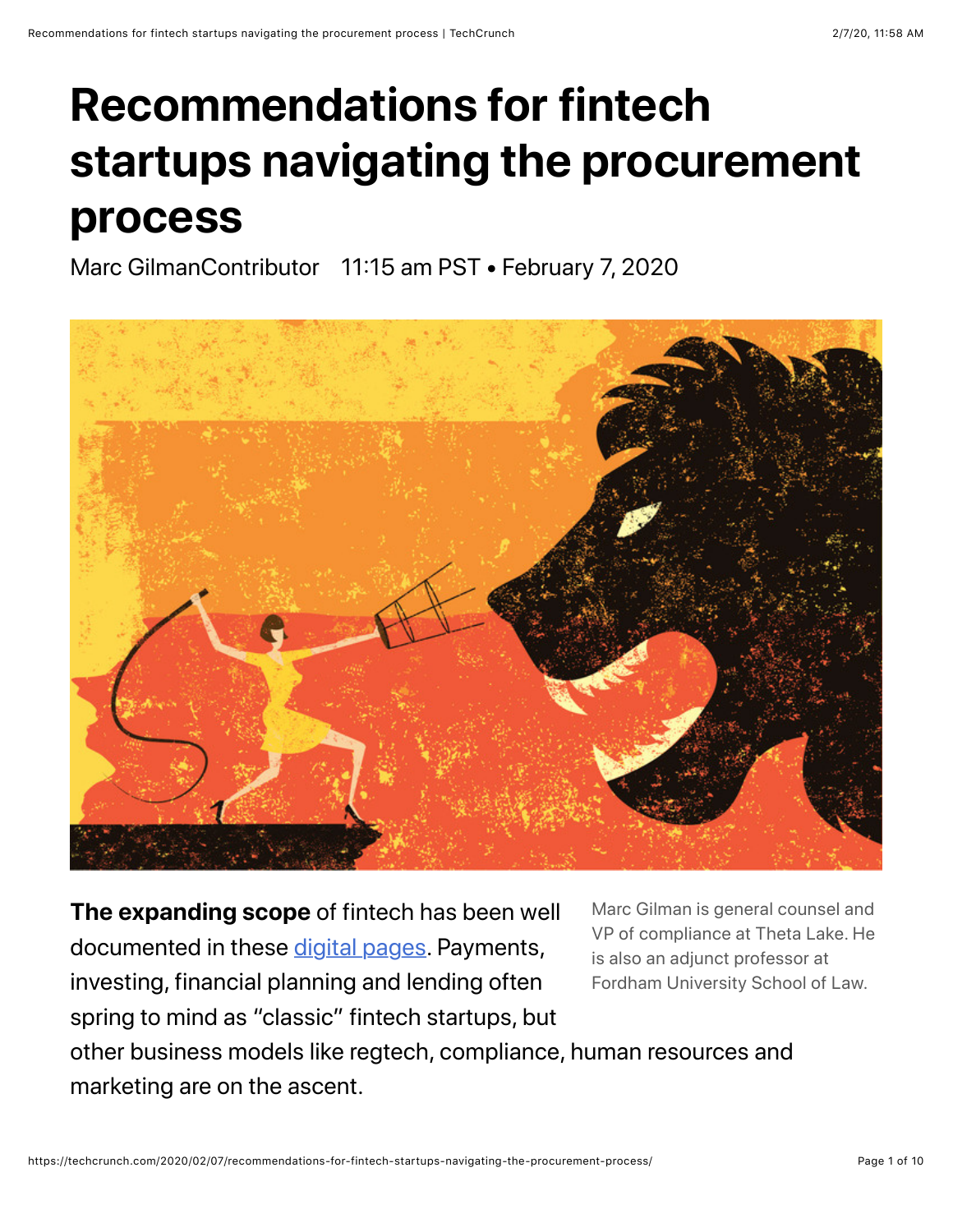For passionate and talented founders, the tireless pursuit of building innovative technology is critical and fundamental. That said, to be successful in financial services, significant time and effort needs to be dedicated to other business fundamentals: corporate setup, privacy and security. The financial services customer base presents unique challenges for fintech startups as the regulatory and operational requirements for third-party vendor assessment and management are, in comparison to most other industries, brutal. Issues that might go overlooked during the early stages of product design and teambuilding could turn into obstacles during the sales process.

Understanding the dynamics of the financial services procurement process is essential if you want to negotiate it as quickly and seamlessly as possible. And before diving head-first into the development of your killer fintech app, consider the following questions:

- Is my technical architecture secure?
- Who is responsible for cybersecurity in the organization?
- What types of business insurance do I have and do they cover the right risks?
- How do I manage privacy regulations like GDPR and CCPA?
- Does the company understand the outsourcing mandates of Appendix J, the SEC and FINRA?

If you have trouble answering these questions, take a breath and let the heart palpitations subside. These issues are likely going to be very important for your fintech startup; however, answering these questions — and including them in your early stage strategy — will reduce friction down the road.

In this article, I'll offer practical observations about the preparatory work you can do to set your fintech startup up for success. We'll discuss ensuring you have the right agreements in place, building a security and privacy framework,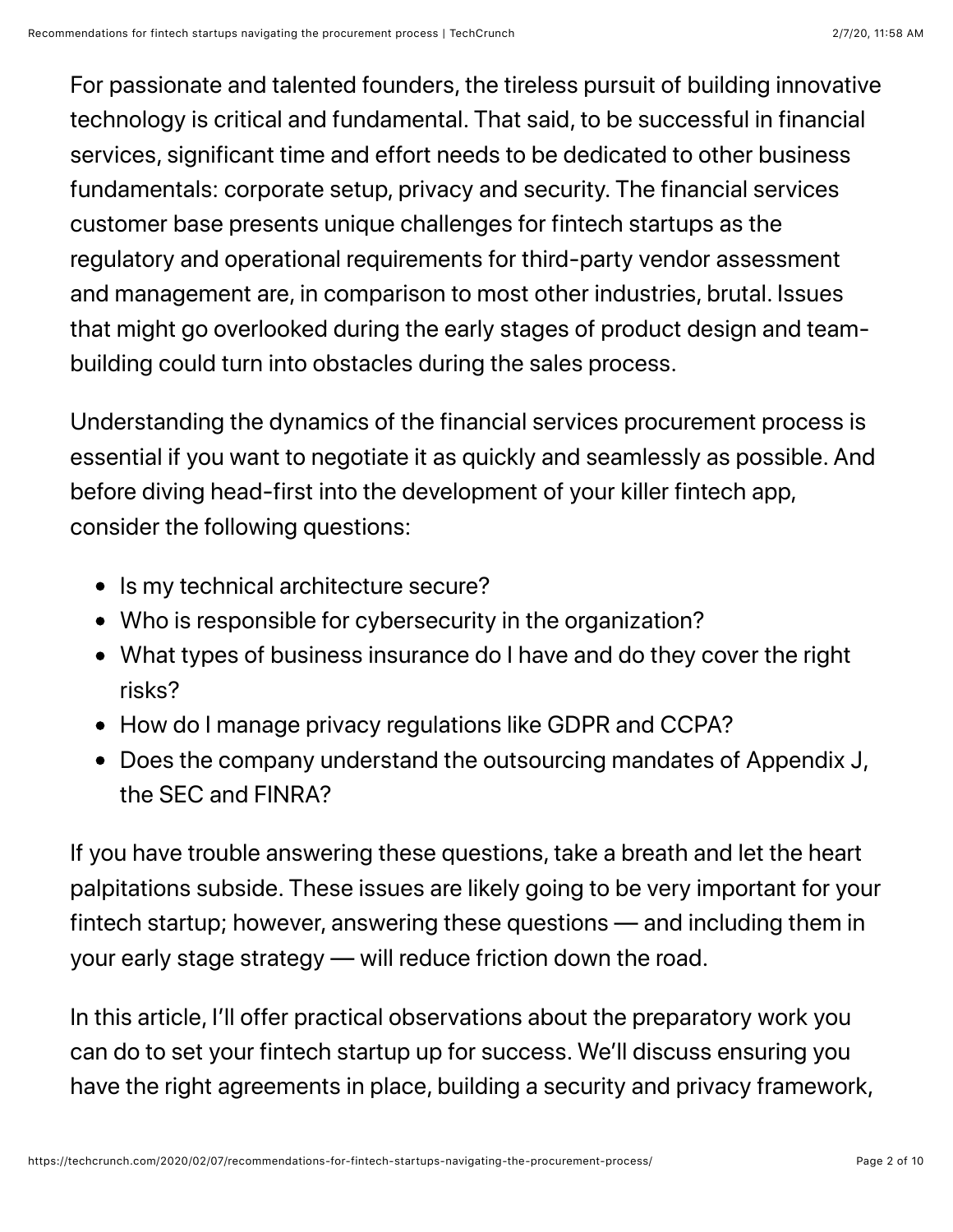auditing practices, procuring insurance and regulatory requirements for thirdparty vendor assessment. The list is not exhaustive but points to baseline competencies that will build trust with your financial services clients, ensure that your practices match customer expectations and expedite procurement.

## **The right agreements**

The first critical element (and I may be biased here as a General Counsel) is to have the right agreements in place for your organization. From employee nondisclosure and privacy to invention and advisory agreements, protecting confidential information and company IP is key. In some instances, customers may ask you to provide these agreements as part of the due diligence process. Given the risks of data breaches, cybersecurity events and non-compliance under GDPR and CCPA, having the right data protection agreements in place is essential for managing potential legal liability.

You can find good law firm resources on the Web to help you get started with NDAs and IP ownership agreements. Goodwin's Founders Workbench [Document Driver](https://www.foundersworkbench.com/document-driver/) and Cooley's [GO](https://www.cooleygo.com/documents/) platform both offer solid, free templates. (Full lawyerly disclaimer here: I'm not endorsing either of those platforms or vouching for their legal advice.). Incorporating these agreements into your employee and vendor onboarding process will then safeguard your fintech startup against obvious legal risk.

## **Security**

For any product — whether consumer or business, hosted in the cloud or on premises — prioritizing security is critical. In fact, concerns about how you approach security may be as important to financial services firms as your product itself. Regulators from the SEC and FINRA to the FFIEC and state AGs are all deeply concerned about security. A data breach or other security event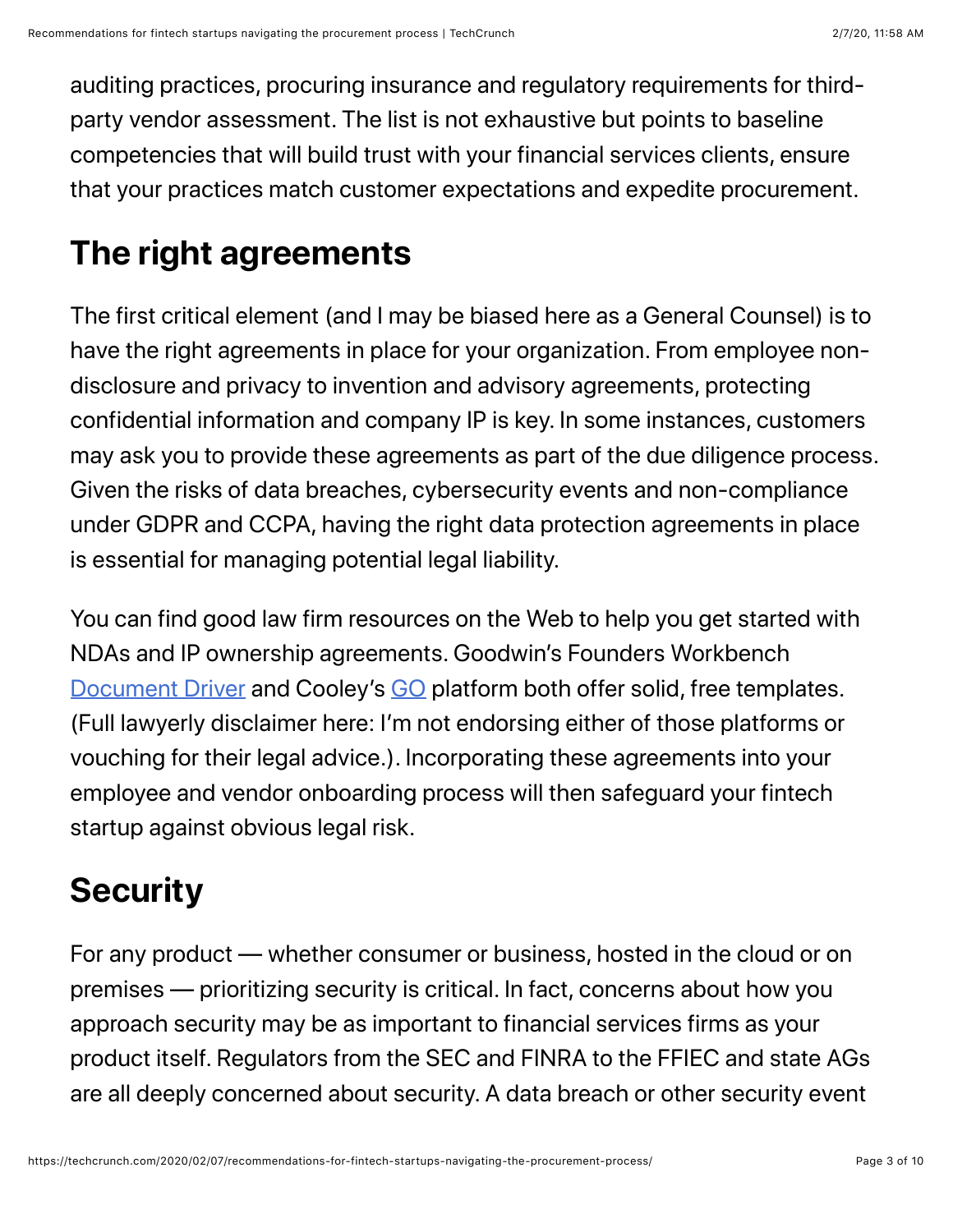not only erodes customer confidence, it often carries with it harsh financial and regulatory penalties. As a result, developing and deploying a robust security framework is important. What follows are a few high-level suggestions for creating a basic security program.

First, you must nominate a Chief Information Security Officer ("CISO") or equivalent at your organization. Smaller organizations may parse out security responsibilities among two or three employees. Many different arrangements might be acceptable so long as duties are clearly defined and well understood by those involved. Some firms who don't have the requisite expertise in-house look externally at providers like [Coalfire](https://www.coalfire.com/), [Vanta](https://vanta.com/), and [Tugboat Logic](https://tugboatlogic.com/) for outsourced CISO services or assessments. Note that while leveraging third parties for CISO duties creates efficiencies, responsibility and liability always remain with the fintech startup itself.

Designating a CISO ensures that you have a single point of contact for issues like outages, data breaches and threat assessments. In many startups, the CISO will often liaise with customers and prospects directly to explain the company's security architecture and processes. Since CISO-to-customer interactions are becoming more common, people skills are now as important as technical know-how in this domain. The CISO may lead the customer though detailed security assessments and run point on the elaborate dance of questions and answers that transpires during negotiation of a Master Service Agreement.

Your CISO will also define your organization's security policies and procedures. The policy framework is typically anchored by the Information Security policy, which describes the fintech's protocols for everything from access controls to data classification and the use of company systems. Additional standalone policies will cover themes as diverse as security incident response, business continuity and disaster recovery planning, and employees who bring their own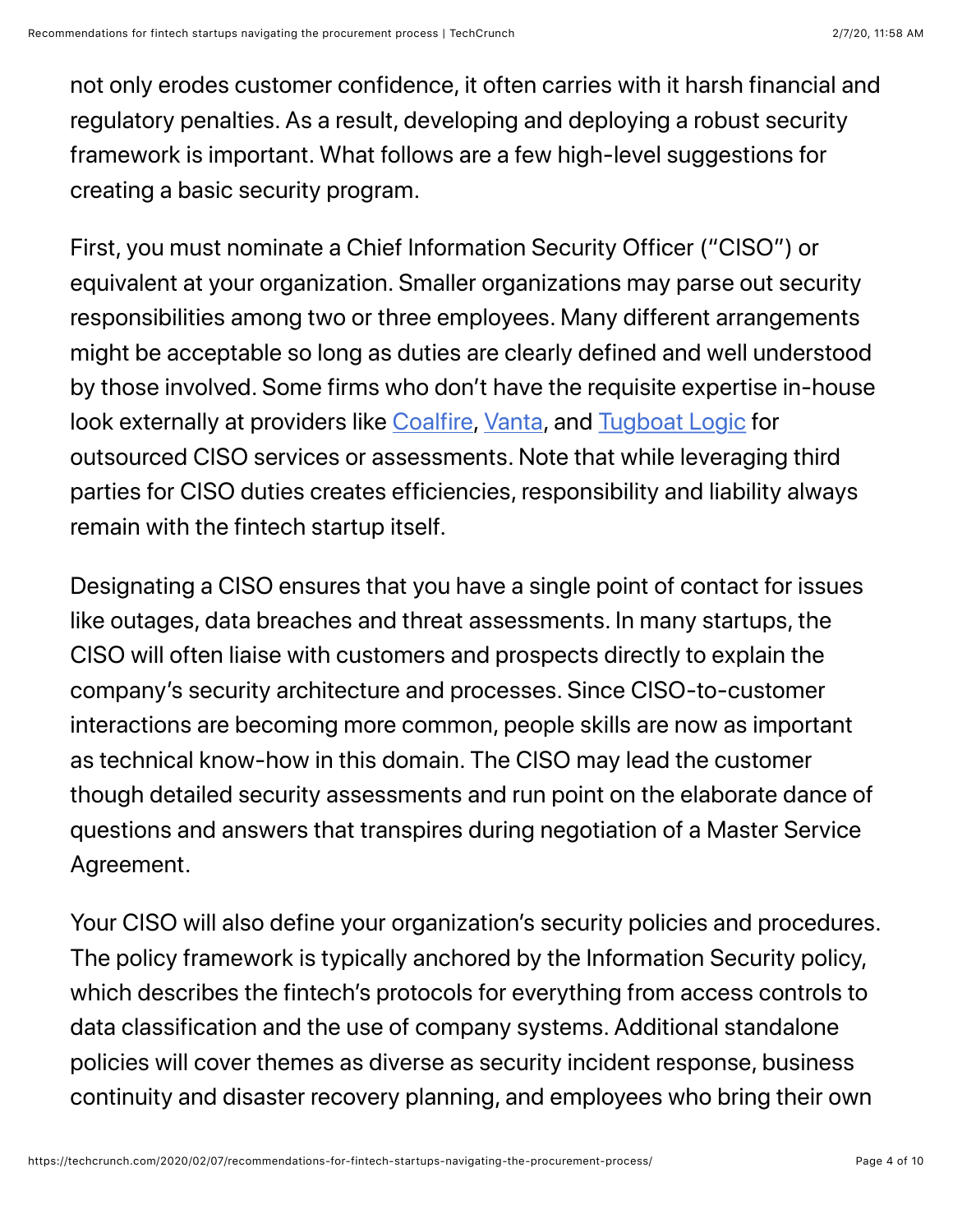devices. Policies are often requested as part of the security assessment process, so making sure that your framework addresses not only the appropriate breadth of topics, but also covers them in sufficient detail is important. Your financial services clients may request targeted changes to policies and procedures to validate that they align with industry- or firmspecific requirements.

Having meaningful policies and procedures in place is important, and equally as important is testing them on a routine basis. You must be able to demonstrate that you can restore critical information from backup and maintain secondary production environments that can be leveraged in the event of a failure. Additionally, conducting routine tests of your incident response plan by gathering your team and walking through a mock scenario is essential.

From an operational perspective, enterprise cloud-based hosts like AWS, Azure and Google have tools that make many of these processes easier, if not seamless. Fintech startups often rely on the inherent redundancies of cloud providers for backup and business continuity. Financial services firms will likely have hard mandates around uptime, page and application response times and failover readiness baked into Master Service Agreements. Being always-on and nimble could make or break your company, so architect your platform to account for these requirements so they don't come as a surprise when you enter due diligence.

# **Auditing**

Another key step that fintech startups should take to address security and privacy and tee up a smooth procurement is to obtain audited, third-party certifications that the security protocols stated in policies and procedures are, in fact, followed. There are several such certifications from SOC to ISO and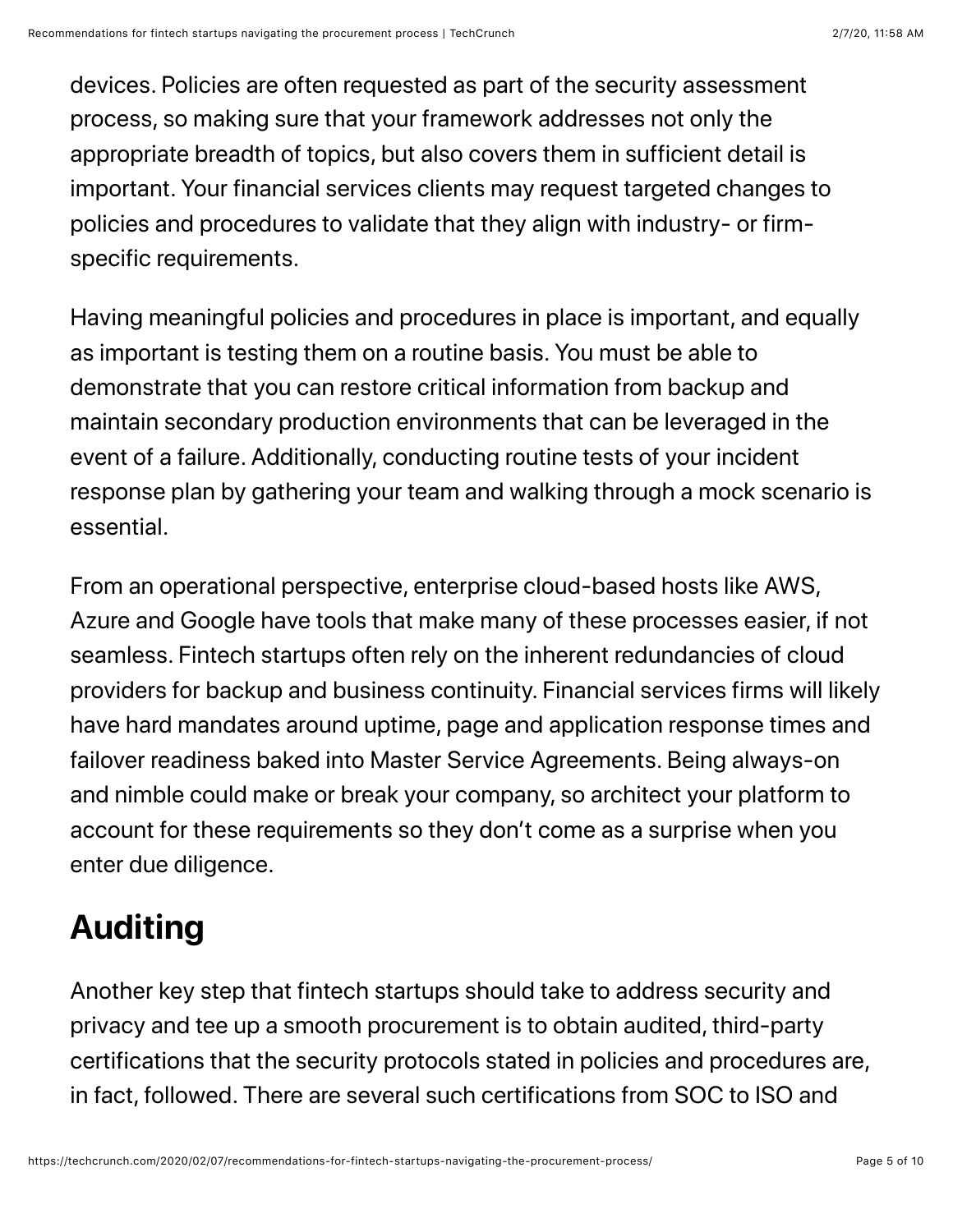beyond. It seems that the SOC has become the most popular and comprehensive such audit, at least for U.S.-based finservs, so we will discuss it in some detail.

The SOC, or [System and Organization Controls,](https://www.aicpa.org/interestareas/frc/assuranceadvisoryservices/serviceorganization-smanagement.html) come in several flavors and the language of SOC-dom can be hard to decipher— do you have a SOC 1 or a SOC 2? Is it a Type 1 or Type 2? Confusing for the uninitiated.

Basically, the SOC 1 tests accounting controls and a SOC 2 tests security, availability and processing integrity controls. The less popular SOC 3 tests the same controls as the SOC 2, but the report generated by the auditor is essentially a summary that can be freely distributed without an NDA. (The detail of the SOC report is important as it describes the steps your company takes to meet the various security requirements, hence a sanitized SOC 3 may not be sufficient.)

SOC audits can be conducted in two ways: they can test that you have documented sufficient policies and procedures that align to the controls being tested — this is the "Type 1." Or the audit can examine the "design and operating effectiveness" of those controls, in other words — that you actually doing the stuff you describe in your policies and procedures — this is a "Type 2" audit.

The SOC 2, Type 2 audit has gradually become the generally-accepted standard for fintechs that cater to financial services. The SOC 2, Type 2 tests the technical controls financial services firms are most concerned with, such as user access controls, business continuity and disaster recovery, penetration testing protocols, adequacy of information security policies and conducting routine training. Hopefully those controls ring a bell as I mentioned most of them in the security section above. It's no coincidence that having a solid security framework in place makes achieving the SOC 2 audit much easier. Or,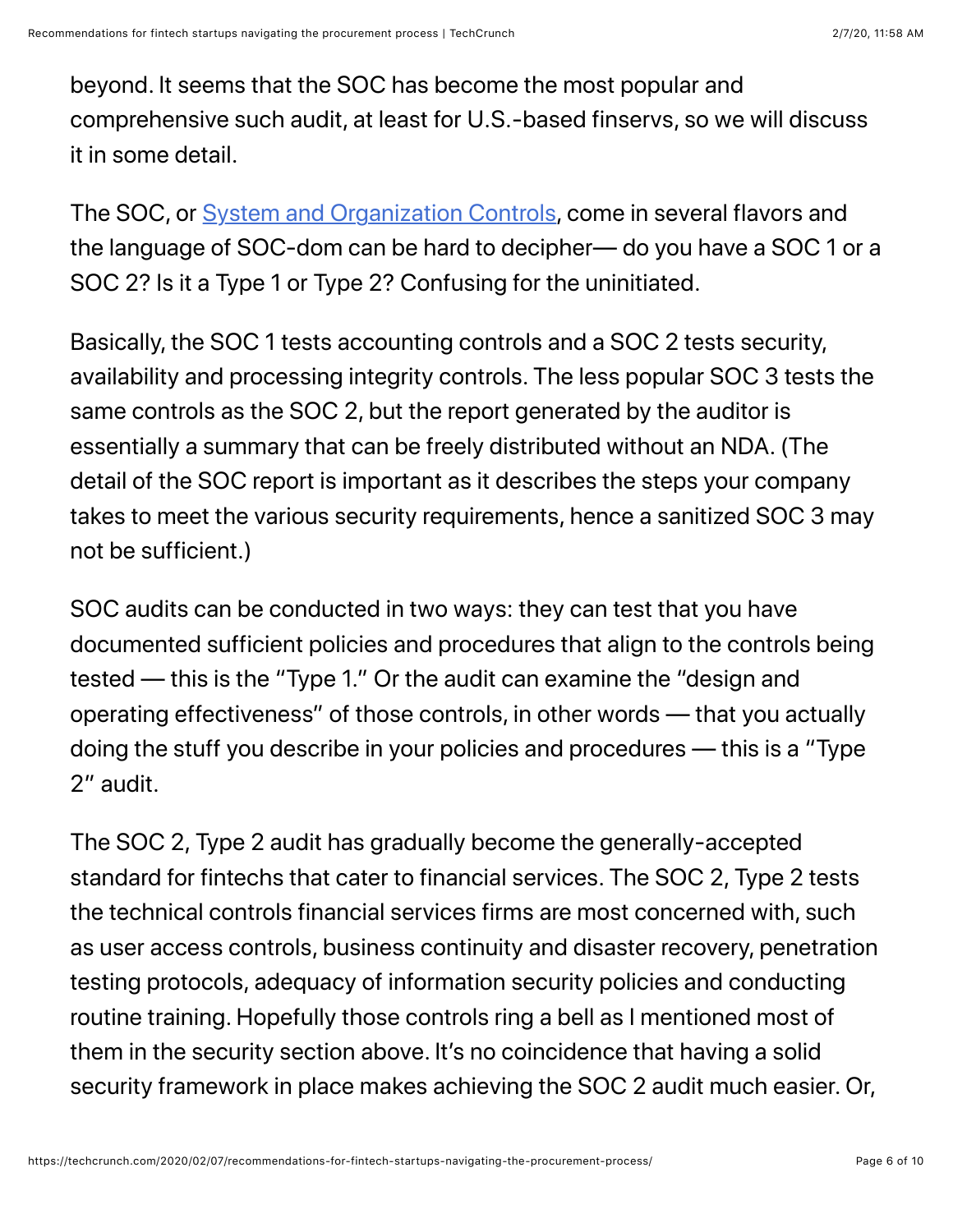at least, slightly less painful.

Other audits have proven useful and may suffice as supplements to the SOC 2. The International Organization for Standardization ("ISO") articulates several security frameworks. The [ISO 27001](https://www.iso.org/isoiec-27001-information-security.html) audit tests an organization's information security management system by examining 14 key areas including policies, access management, supplier relationships and compliance. Core to ISO 27001 are the collection, protection and use of data, creating a close conceptual alignment with SOC 2. Other frameworks such as **NIST's** Cybersecurity Framework, the [CIS Critical Security Controls](https://www.sans.org/critical-security-controls/) and the Cloud [Security Alliance's Cloud Controls Matrix can be leveraged to demonstrate](https://cloudsecurityalliance.org/research/cloud-controls-matrix/) a vendor's maturity as it pertains to information security and data protection.

Testing your startup's information security posture is becoming a critical step in preparing for a financial services vendor assessment — the next is demonstrating that you are ready if problems arise.

#### **Insurance**

With a framework and practice for responding to incidents locked down, fintechs must have plans to deal with worst-case scenarios — that's where insurance comes into play. Like disaster recovery and redundancy, any enterprise agreement with a financial services firm will include minimum insurance coverage requirements.

Key here will be the procurement of a cyber insurance policy tailored to meet your startup's needs and the expectations of a large financial institution. These cyber policies have become increasingly common in the last few years, although no two policies are created equal. Unlike, say, employer's liability or workers' compensation insurance, there are no standard forms for cyber insurance, so you must examine each policy to confirm that it protects you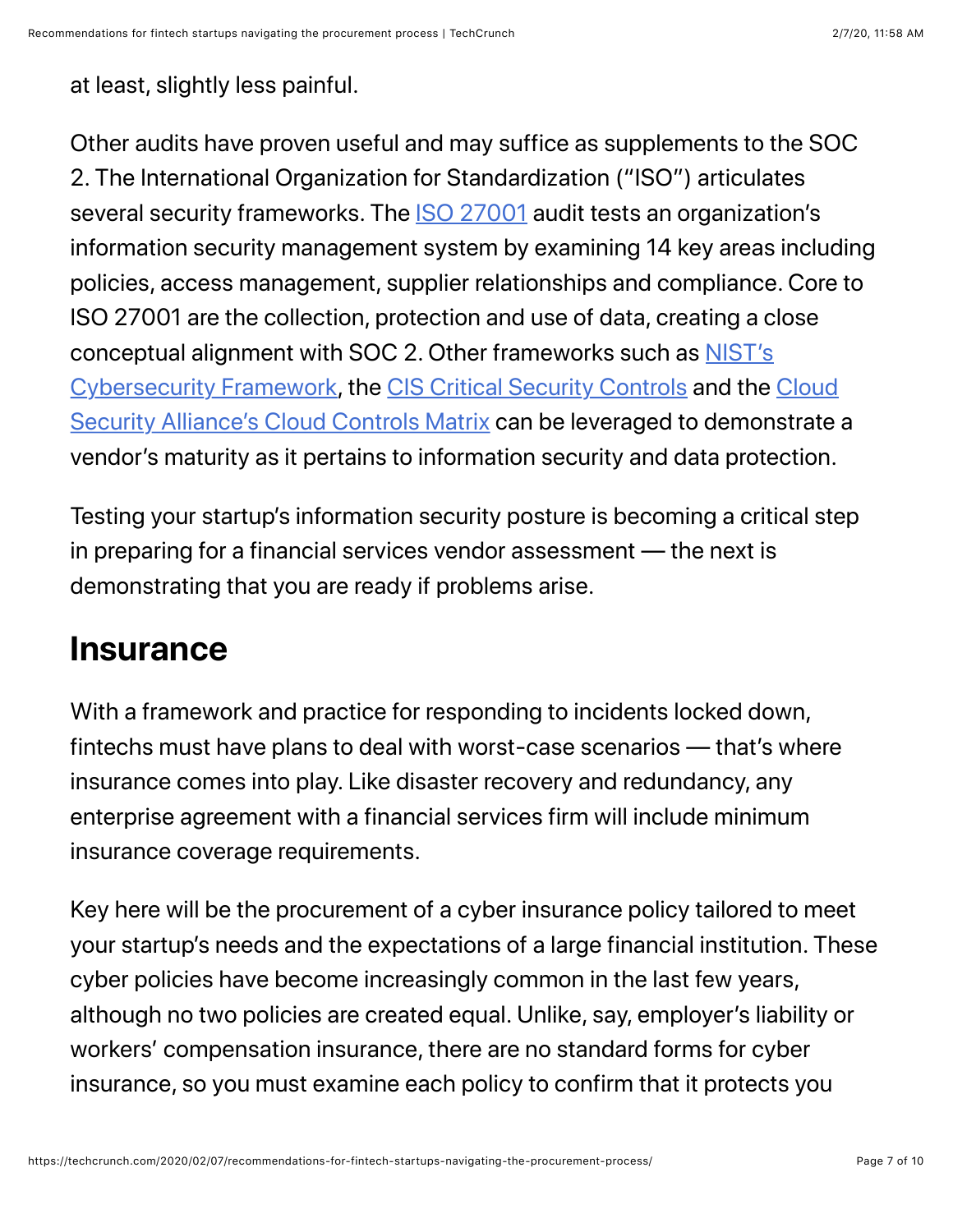against threats unique to your business model. You'll need to consider how and where you store your data, what third parties may have access to it and what other measures (SOC 2?) you'll take to protect information and detect potential issues.

### **Vendor management requirements**

We've focused on agreements, security protocols, audits and insurance, so it is worth covering a few of the vendor management regulations applicable to financial institutions that you may be responsible for complying with. Understanding these regs, even at a high level, provides insight into the practical considerations your finserv customers are grappling with when they select and onboard a new technology provider.

The Federal Financial Institutions Examination Council (FFIEC) is a group of regulators including the Federal Reserve System, the OCC, the **[FDIC](https://crunchbase.com/organization/fdic-2)** and others who jointly issue guidance and standards applicable to banking institutions in the U.S. The FFIEC has issued guidance on several technologyrelated areas including social media, cybersecurity and, of course, vendor [selection. In 2015, the FFIEC released a new Appendix to its Business](https://www.ffiec.gov/press/pr020615.htm) Continuity Planning Booklet titled "Strengthening the Resilience of Outsourced Technology Services." The new Appendix is commonly referred to as "Appendix J" for short and includes, among other things, requirements to include provisions in agreements for audit rights, BCP, data governance and a host of other issues. Special care must be taken to monitor and oversee critical third-party vendors to ensure that the business would run smoothly in the event of a material outage or other significant catastrophes like extreme weather conditions or terrorist incidents.

The SEC's Office of Compliance Investigations and Examinations issues reports on annual exam priorities as well as periodic risk alerts on issues